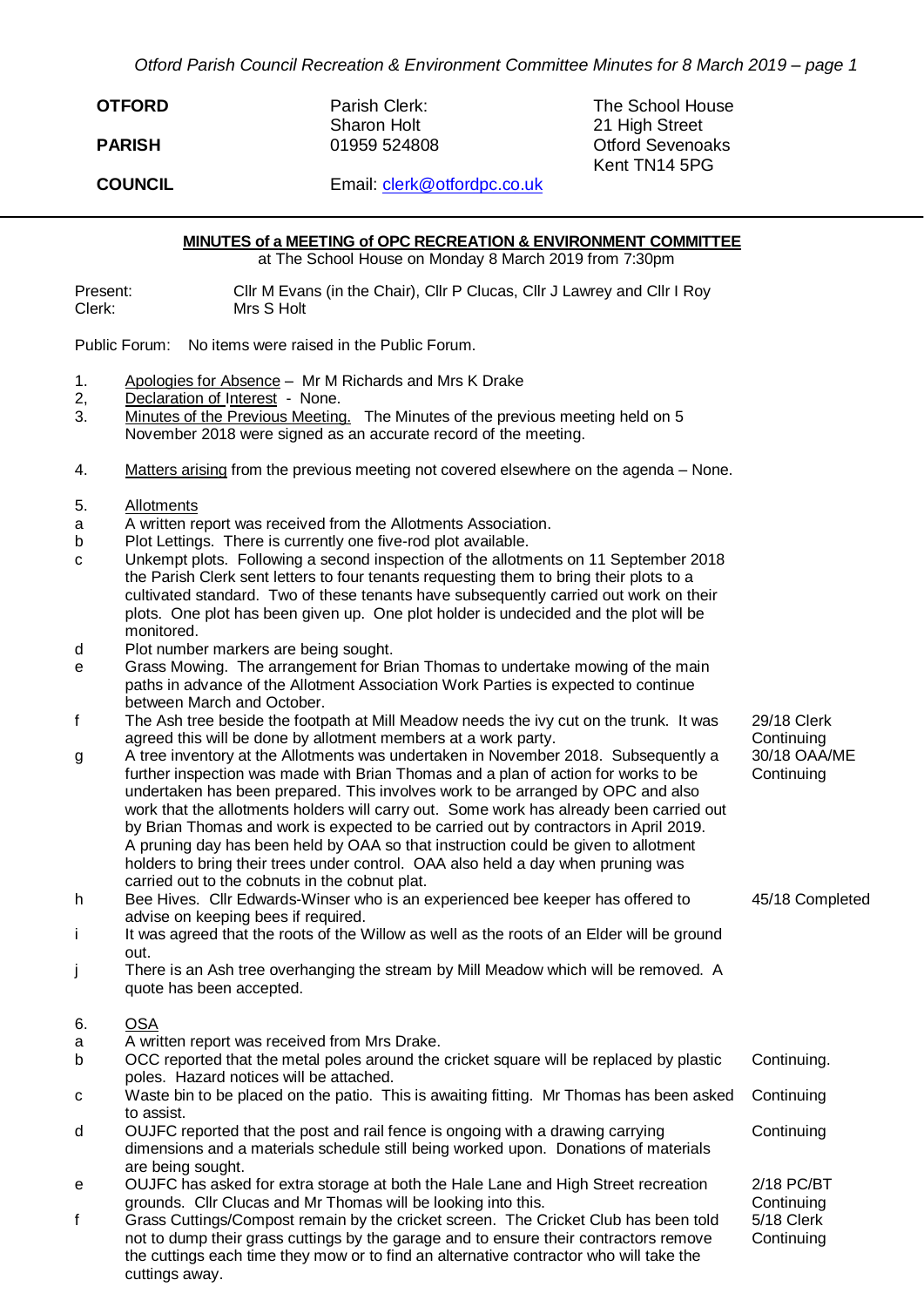The Cricket Club has been advised why grass clippings cannot be composted on the Recreation Ground.

A solution is being sought. A suggestion has been made that a green bin will be chained the fence and the contractor can use that. The Parish Council will ascertain the size of the bin that is proposed and how often it would be emptied.

Another suggestion is that Brian Thomas will provide a box for the cuttings to be put in and then he will take it to the Cemetery for emptying by tractor.

- g Mr Thomas will be asked to check the condition of the electricity meter box by the tractor shed for safety. 6/18 Clerk
- h Amalgamation of OUJFC and OUFC. The football clubs have agreed to operate as a single club as of June 1 in preparation for the next season. An announcement has been written and will be distributed shortly.
- i Eric Dilley Pavilion. There has been a problem with the showers in changing room 4 which has been running cold and required a new thermostat. This problem has been rectified. An electrician has dealt with the electrical part of the problem It is expected that the Parish Council will pay for the repairs.
- j Dog fouling has been reported as an ongoing problem with 5 different sites having to be cleared on the floodlit pitch one Saturday. It is also noted that there is more dog fouling on the Recreation Ground. It has been reported that people are walking their dogs off the lead in the dark without using torches or paying attention to their dogs. There have also been reports of dogs barking and running around the legs of an OSA member without the owners making any attempt to control them.

The Dog Warden at SDC has asked for all reports of dog fouling to be reported to her.

- k Mr Thomas has reported boys in the playground wearing football boots. This has been denied by OUJFC. OSA has asked the Club to make parents aware that children in the playground need to be supervised at all times and that football boots are not permitted.
- l It was noted that a fire extinguisher has been placed in the Tractor Shed.
- 7. High Street Recreation Ground
- a. A report was received from Brian Thomas.

| $\mathsf b$  | Trim trail equipment. The CIL application to SDC was unsuccessful. Council agreed<br>that Otford Parish Council CIL would be used to pay for the equipment.                                                                            | Completed                    |
|--------------|----------------------------------------------------------------------------------------------------------------------------------------------------------------------------------------------------------------------------------------|------------------------------|
| c            | Holes in the hedge bordering Park Lane. The holes have been repaired.                                                                                                                                                                  | Completed                    |
| d            | The spring seat has been broken in the playground. It is no longer possible to get spare<br>springs. Council will look for a replacement item suitable for toddlers.                                                                   | 33/18 Clerk/BT               |
| e            | Tennis Courts. It has been suggested by F&GP that a combination lock is placed on the<br>tennis courts due to inappropriate use of the court. It was agreed that this will be                                                          | 35/18 Clerk                  |
| $\mathsf{f}$ | considered further at the next meeting.<br>Entrance points to the Recreation Ground. It was agreed that the entrance points get<br>very muddy and it needs more than the 'crete' material. Mr Thomas will be asked for<br>suggestions. | 36/18 Clerk/BT<br>Continuing |
| g            | Picnic Bench. Following the destruction of the plastic picnic table, it was AGREED that a<br>heavy wooden table would be purchased to replace it for £330 plus installation.                                                           | 1/19 Clerk                   |
| h            | The hedge behind the football pavilion has been cut but the hedgerow between the<br>tennis courts and the petangue court needs lowering as it is growing through the fencing.                                                          | 2/19 Clerk/BT                |
| j.           | Some broken rails on the car park fence have been replaced and one post at the end of<br>a parking bay by the playground has been removed due to car damage.                                                                           | Completed                    |
| j            | The Lime tree in the playground has had the lower branches removed.                                                                                                                                                                    | Completed                    |
| 8.           | <b>Chalk Pit</b>                                                                                                                                                                                                                       |                              |
| a            | The north end has been left for wildflowers and the trees have been pruned to allow<br>more light to enhance conditions for the wild flowers growing there.                                                                            | 26/18 Completed              |
| b            | A survey of all the trees along the boundaries has been carried out. A split tree has<br>been identified and this will be removed immediately due to health and safety risks to the<br>public.                                         | 44/18 Clerk/BT               |
| C            | The kissing gate and hanging post have been replaced at the entrance from Pilgrims<br>Way East.                                                                                                                                        |                              |
| 9.           | Hale Lane Recreation Ground/Pavilion/Telston Park                                                                                                                                                                                      |                              |
| a            | Equipment for the over 12s. It was agreed that £5000 would be placed in the budget for<br>this item as a start. No suitable equipment has been identified at the present time.                                                         | 37/18 Clerk<br>Continuing    |
| b            | Swing. It was agreed the top bar and cast iron mouldings will be painted and the bolts<br>will be replaced at the end of the chains. Safety matting will be installed under the                                                        | 38/18 Clerk/BT<br>Continuing |

c Hedges have been cut.

swing.